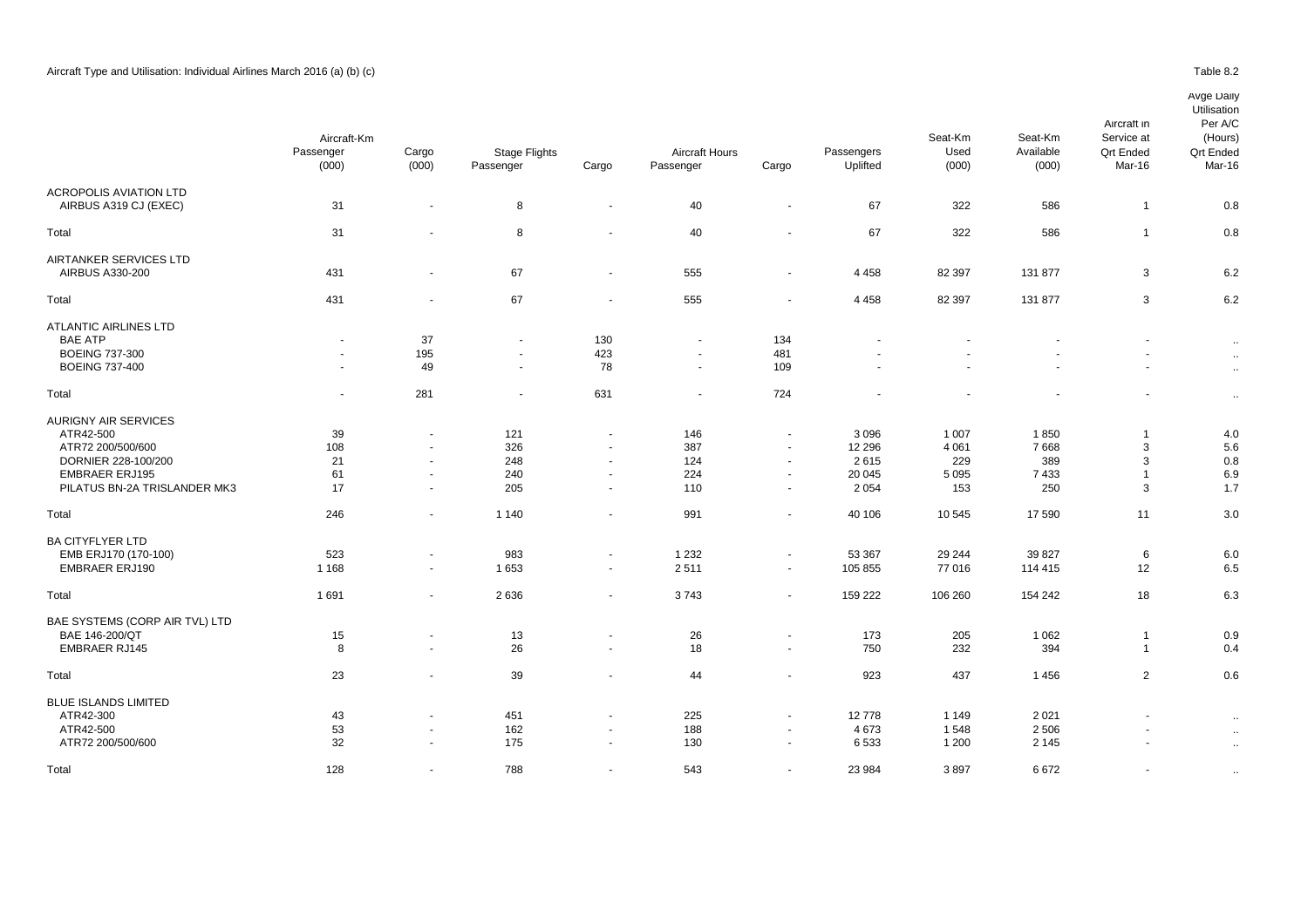|                             | Aircraft-Km    |                          |                          |                          |                       |                          |               | Seat-Km        | Seat-Km    | Aircraft in<br>Service at | Avge Daily<br>Utilisation<br>Per A/C<br>(Hours) |
|-----------------------------|----------------|--------------------------|--------------------------|--------------------------|-----------------------|--------------------------|---------------|----------------|------------|---------------------------|-------------------------------------------------|
|                             | Passenger      | Cargo                    | <b>Stage Flights</b>     |                          | <b>Aircraft Hours</b> |                          | Passengers    | Used           | Available  | <b>Qrt Ended</b>          | <b>Qrt Ended</b>                                |
|                             | (000)          | (000)                    | Passenger                | Cargo                    | Passenger             | Cargo                    | Uplifted      | (000)          | (000)      | Mar 2016                  | Mar 2016                                        |
| <b>BMI REGIONAL</b>         |                |                          |                          |                          |                       |                          |               |                |            |                           |                                                 |
| <b>EMBRAER RJ135</b>        | 237            | ä,                       | 424                      | $\sim$                   | 525                   | $\sim$                   | 7087          | 4 4 1 2        | 8764       | $\blacksquare$            | $\sim$                                          |
| <b>EMBRAER RJ145</b>        | 953            | ä,                       | 1 373                    | $\sim$                   | 1952                  | $\overline{\phantom{a}}$ | 18838         | 24 609         | 46796      | $\sim$                    | $\sim$                                          |
| <b>SAAB 2000</b>            |                | $\blacksquare$           |                          | $\blacksquare$           | $\blacksquare$        | $\overline{\phantom{a}}$ |               | $\blacksquare$ |            |                           | $\sim$                                          |
| Total                       | 1 1 9 0        | $\sim$                   | 1797                     | $\sim$                   | 2 4 7 7               | $\overline{\phantom{a}}$ | 25 9 25       | 29 0 21        | 55 560     |                           | $\sim$                                          |
| <b>BRITISH AIRWAYS PLC</b>  |                |                          |                          |                          |                       |                          |               |                |            |                           |                                                 |
| AIRBUS A318                 | 542            |                          | 146                      |                          | 770                   |                          | 1565          | 8751           | 17 363     | $\overline{2}$            | 11.4                                            |
| AIRBUS A319                 | 4923           | $\overline{a}$           | 6593                     | $\sim$                   | 11 007                | $\blacksquare$           | 667 241       | 499 657        | 661 568    | 44                        | 7.9                                             |
| AIRBUS A320-100/200         | 9077           | $\blacksquare$           | 8618                     | $\blacksquare$           | 17646                 | $\overline{\phantom{a}}$ | 1 025 211     | 1 087 200      | 1 438 180  | 66                        | 8.2                                             |
| AIRBUS A321                 | 2580           | $\blacksquare$           | 1954                     | $\overline{a}$           | 4700                  | $\overline{\phantom{a}}$ | 256 754       | 311 233        | 447 273    | 18                        | 8.1                                             |
| AIRBUS A380-800             | 3706           | $\sim$                   | 431                      | $\sim$                   | 4631                  | $\blacksquare$           | 167 930       | 1 455 772      | 1 738 124  | 11                        | 12.7                                            |
| <b>BOEING 747-400</b>       | 11 142         | $\blacksquare$           | 1592                     |                          | 14 080                | $\overline{\phantom{a}}$ | 409 609       | 2 940 381      | 3 534 846  | 40                        | 11.4                                            |
| <b>BOEING 767-300ER/F</b>   | 1965           | $\blacksquare$           | 912                      | $\sim$                   | 3 1 0 3               | $\blacksquare$           | 148 160       | 318 213        | 430 313    | 11                        | 8.6                                             |
| <b>BOEING 777-200</b>       | 954            | $\ddot{\phantom{1}}$     | 206                      | $\sim$                   | 1 2 8 3               | $\overline{\phantom{a}}$ | 30 872        | 164 570        | 206 041    | 3                         | 12.5                                            |
| <b>BOEING 777-200ER</b>     | 14 695         | $\blacksquare$           | 2 3 0 7                  | $\blacksquare$           | 18 950                | $\overline{\phantom{a}}$ | 415 381       | 2 862 752      | 3 556 464  | 43                        | 14.2                                            |
| <b>BOEING 777-300ER</b>     | 4 601          | $\sim$                   | 557                      | $\sim$                   | 5820                  | $\blacksquare$           | 120 637       | 1 083 662      | 1 366 608  | 12                        | 15.3                                            |
| BOEING 787-800 DREAMLINER   | 2745           | $\blacksquare$           | 402                      | $\overline{\phantom{a}}$ | 3539                  | $\overline{\phantom{a}}$ | 65 251        | 437 696        | 587 473    | 8                         | 20.9                                            |
| BOEING 787-900 DREAMLINER   | 2 1 9 3        | ä,                       | 344                      | $\sim$                   | 2828                  | $\blacksquare$           | 50 834        | 384 160        | 473 794    | $\overline{7}$            | 14.0                                            |
| Total                       | 59 123         | ä,                       | 24 062                   | $\sim$                   | 88 356                |                          | 3 3 5 9 4 4 5 | 11 554 047     | 14 458 047 | 265                       | 10.6                                            |
| <b>CELLO AVIATION LTD</b>   |                |                          |                          |                          |                       |                          |               |                |            |                           |                                                 |
| BAE 146-200/QT              | 18             | $\blacksquare$           | 25                       |                          | 41                    | $\overline{\phantom{a}}$ | 825           | 680            | 844        | $\overline{1}$            | 0.9                                             |
| <b>BOEING 737-400</b>       | 5              | ä,                       | $\overline{2}$           | $\sim$                   | $\overline{7}$        | $\sim$                   | 139           | 327            | 776        | $\overline{1}$            | 0.2                                             |
| Total                       | 23             | $\blacksquare$           | 27                       |                          | 49                    |                          | 964           | 1 0 0 7        | 1620       | 2                         | 0.5                                             |
| DHL AIR LTD                 |                |                          |                          |                          |                       |                          |               |                |            |                           |                                                 |
| <b>BOEING 757-200</b>       | $\sim$         | 1 0 2 5                  | $\blacksquare$           | 1 1 0 6                  | $\blacksquare$        | 1927                     |               |                |            | 20                        | 3.3                                             |
| <b>BOEING 767-300ER/F</b>   | $\overline{a}$ | 1 1 0 8                  | $\overline{\phantom{a}}$ | 297                      | $\blacksquare$        | 1523                     |               |                |            | $\overline{4}$            | 11.9                                            |
| Total                       |                | 2 1 3 3                  | $\blacksquare$           | 1 4 0 3                  | $\ddot{\phantom{0}}$  | 3 4 5 1                  |               |                |            | 24                        | 4.7                                             |
| <b>EASTERN AIRWAYS</b>      |                |                          |                          |                          |                       |                          |               |                |            |                           |                                                 |
| <b>BAE JETSTREAM 41</b>     | 345            | $\overline{\phantom{a}}$ | 1 0 4 0                  |                          | 1 0 6 6               | $\overline{\phantom{a}}$ | 12 291        | 4 1 3 8        | 9993       |                           | $\sim$                                          |
| <b>EMBRAER RJ135</b>        | 42             | $\overline{\phantom{a}}$ | 92                       | $\sim$                   | 77                    | $\overline{\phantom{a}}$ | 891           | 403            | 1539       | $\overline{\phantom{a}}$  | $\sim$                                          |
| <b>EMBRAER RJ145</b>        | 173            | $\ddot{\phantom{0}}$     | 292                      | $\blacksquare$           | 312                   | $\blacksquare$           | 7 0 0 9       | 4 1 7 8        | 8644       | ÷                         | $\ddotsc$                                       |
| <b>SAAB 2000</b>            | 377            | $\ddot{\phantom{1}}$     | 908                      | $\sim$                   | 828                   | $\overline{\phantom{a}}$ | 23 342        | 9 4 5 7        | 18841      | $\overline{a}$            | $\sim$                                          |
| Total                       | 937            | $\overline{\phantom{a}}$ | 2 3 3 2                  | $\sim$                   | 2 2 8 2               |                          | 43 533        | 18 176         | 39 017     |                           | $\sim$                                          |
| EASYJET AIRLINE COMPANY LTD |                |                          |                          |                          |                       |                          |               |                |            |                           |                                                 |
| AIRBUS A319                 | 19 472         |                          | 20 535                   |                          | 36 441                |                          | 2 774 597     | 2 682 055      | 3 037 655  | 144                       | 7.5                                             |
| AIRBUS A320-100/200         | 15881          | $\overline{\phantom{a}}$ | 13 082                   | $\sim$                   | 27 687                | $\blacksquare$           | 2 051 526     | 2 551 448      | 2 858 674  | 91                        | 9.6                                             |

Total 35 353 - 33 617 - 64 129 - 4 826 123 5 233 503 5 896 329 235 8.3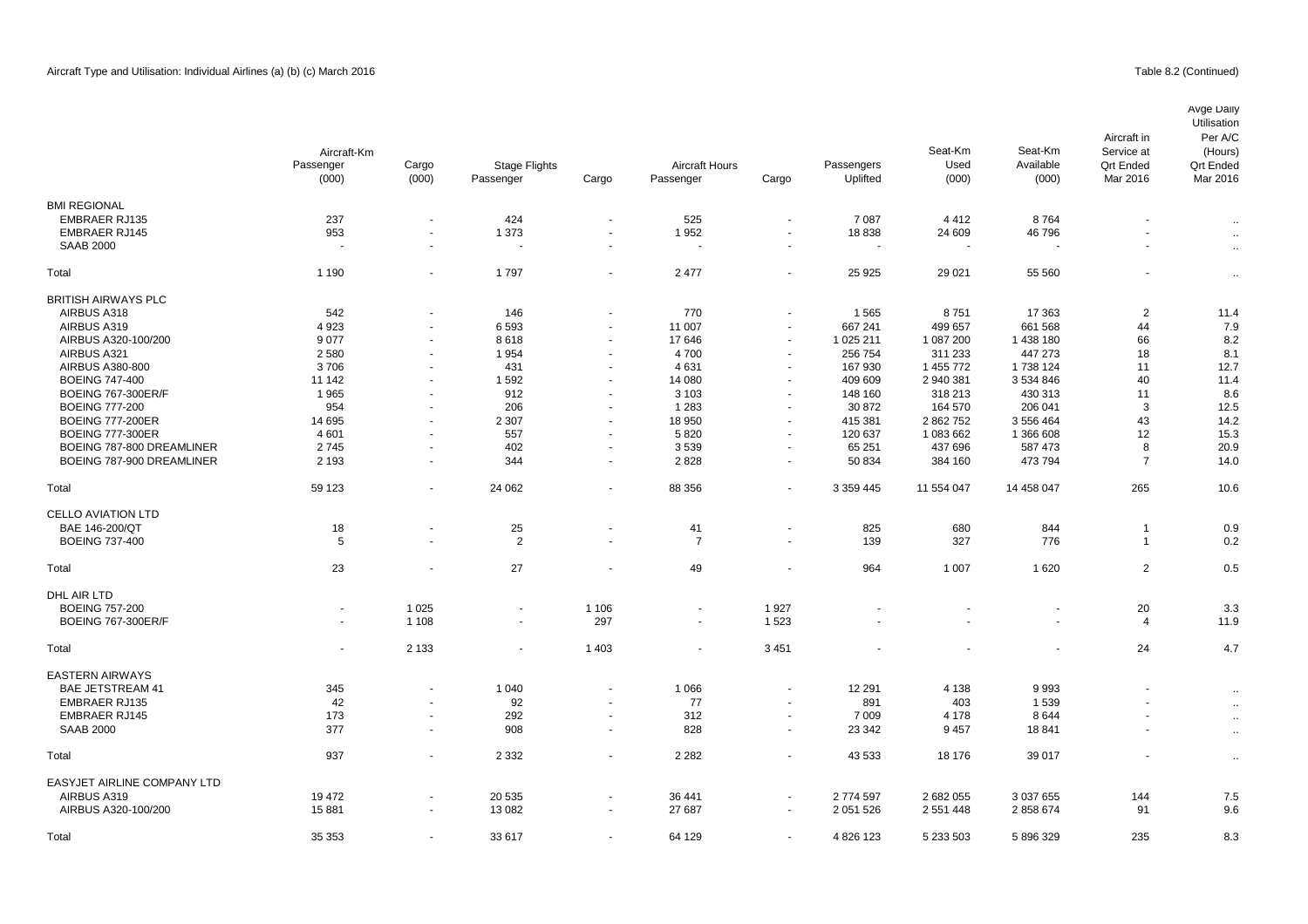|                                                 | Aircraft-Km<br>Passenger<br>(000) | Cargo<br>(000)           | <b>Stage Flights</b><br>Passenger | Cargo                    | Aircraft Hours<br>Passenger | Cargo                    | Passengers<br>Uplifted | Seat-Km<br>Used<br>(000) | Seat-Km<br>Available<br>(000) | Aircraft in<br>Service at<br><b>Qrt Ended</b><br>Mar 2016 | Avge Daily<br>Utilisation<br>Per A/C<br>(Hours)<br><b>Qrt Ended</b><br>Mar 2016 |
|-------------------------------------------------|-----------------------------------|--------------------------|-----------------------------------|--------------------------|-----------------------------|--------------------------|------------------------|--------------------------|-------------------------------|-----------------------------------------------------------|---------------------------------------------------------------------------------|
| <b>EXECUTIVE JET CHARTER LTD</b>                |                                   |                          |                                   |                          |                             |                          |                        |                          |                               |                                                           |                                                                                 |
| CESSNA 525 / 525 A CITATIONJET CJ4              | $\overline{\phantom{a}}$          |                          | $\overline{\phantom{a}}$          |                          | $\overline{\phantom{a}}$    | $\overline{\phantom{a}}$ |                        | $\overline{\phantom{a}}$ | $\overline{\phantom{a}}$      | $\overline{1}$                                            |                                                                                 |
| DASSAULT FALCON 7X                              | 5<br>$\overline{\phantom{a}}$     |                          | 5                                 | $\sim$                   | 8                           | $\sim$                   | 8                      | 9<br>÷.                  | 73                            | $\overline{1}$                                            | 0.2                                                                             |
| DASSAULT MYSTERE-FALCON 2000<br>GULFSTREAM G650 | 22                                | $\blacksquare$           | 3                                 | $\blacksquare$           | $\sim$<br>27                |                          | 5                      | 22                       | 244                           | $\mathbf{1}$<br>2                                         | 0.5                                                                             |
|                                                 |                                   |                          |                                   |                          |                             |                          |                        |                          |                               |                                                           |                                                                                 |
| Total                                           | 27                                | $\blacksquare$           | 8                                 | $\blacksquare$           | 34                          |                          | 13                     | 31                       | 317                           | 5                                                         | 0.2                                                                             |
| <b>FLYBE LTD</b>                                |                                   |                          |                                   |                          |                             |                          |                        |                          |                               |                                                           |                                                                                 |
| ATR72 200/500/600                               | 192                               |                          | 620                               |                          | 619                         |                          |                        | 8618                     | 13 4 53                       | $\overline{4}$                                            | 5.8                                                                             |
| DE HAVILLAND DASH 8 Q400                        | 3 4 9 8                           |                          | 8646                              |                          | 10 107                      | $\blacksquare$           | 451 695                | 190 114                  | 272 895                       | 52                                                        | 5.9                                                                             |
| EMB ERJ175 (170-200)                            | 988                               | $\blacksquare$           | 1652                              | $\sim$                   | 2 2 5 1                     | $\blacksquare$           | 100 923                | 60 630                   | 86 950                        | 11                                                        | 6.6                                                                             |
| <b>EMBRAER ERJ195</b>                           | 705                               | $\blacksquare$           | 1 0 8 9                           | $\sim$                   | 1588                        | $\blacksquare$           | 81 688                 | 54 127                   | 82 971                        | 9                                                         | 4.9                                                                             |
| Total                                           | 5 3 8 3                           | $\sim$                   | 12 007                            | $\sim$                   | 14 5 66                     | $\sim$                   | 634 306                | 313 489                  | 456 269                       | 76                                                        | 5.9                                                                             |
|                                                 |                                   |                          |                                   |                          |                             |                          |                        |                          |                               |                                                           |                                                                                 |
| <b>GAMA AVIATION (UK) LTD</b>                   |                                   |                          |                                   |                          |                             |                          |                        |                          |                               |                                                           |                                                                                 |
| BAE125-1000                                     |                                   |                          |                                   |                          |                             |                          |                        |                          |                               | -1                                                        | $\overline{\phantom{a}}$                                                        |
| BEECHCRAFT 300 / 350 SUPER KING                 |                                   |                          |                                   |                          |                             |                          |                        |                          |                               | $\overline{1}$                                            |                                                                                 |
| BEECHCRAFT B200 SUPERKING AIR                   |                                   |                          |                                   |                          |                             |                          |                        |                          |                               | $\overline{4}$                                            | $\overline{\phantom{a}}$                                                        |
| BOMBARDIER GLOBAL EXPRESS (BD)                  |                                   |                          |                                   |                          |                             |                          |                        |                          |                               | 4                                                         |                                                                                 |
| CANADAIR CL-600-604 CHALLENGER                  | $\overline{4}$                    |                          | 6                                 |                          | 6                           |                          | 5                      | 17                       | 38                            | $\overline{1}$                                            | 0.1                                                                             |
| GULF AMERICAN GULFSTREAM 500-5                  |                                   |                          |                                   |                          | $\overline{a}$              |                          |                        | $\overline{a}$           | $\ddot{\phantom{1}}$          | $\overline{1}$                                            | 0.1                                                                             |
| LEARJET 40/45                                   | $\overline{\phantom{a}}$          |                          |                                   | $\overline{\phantom{a}}$ | $\blacksquare$              | $\overline{\phantom{a}}$ | $\sim$                 | $\blacksquare$           | $\blacksquare$                | 3                                                         | $\sim$                                                                          |
| Total                                           | $\overline{4}$                    |                          | 6                                 | ÷                        | 6                           | $\sim$                   | 5                      | 17                       | 38                            | 15                                                        | $\overline{\phantom{a}}$                                                        |
| <b>ISLES OF SCILLY SKYBUS</b>                   |                                   |                          |                                   |                          |                             |                          |                        |                          |                               |                                                           |                                                                                 |
| DE HAVILLAND DH6 TWIN OTTER                     | 42                                | $\overline{\phantom{a}}$ | 474                               | $\sim$                   | 183                         | $\sim$                   | 4835                   | 382                      | 806                           | $\overline{4}$                                            | 0.9                                                                             |
| PILATUS BN-2A ISLANDER                          | 10                                | 5                        | 192                               | 104                      | 50                          | 26                       | 858                    | 43                       | 75                            | $\overline{4}$                                            | 0.6                                                                             |
|                                                 |                                   | $\sqrt{5}$               |                                   |                          |                             |                          |                        |                          |                               |                                                           |                                                                                 |
| Total                                           | 52                                |                          | 666                               | 104                      | 233                         | 26                       | 5693                   | 425                      | 881                           | 8                                                         | 0.7                                                                             |
| JET2.COM LTD                                    |                                   |                          |                                   |                          |                             |                          |                        |                          |                               |                                                           |                                                                                 |
| <b>BOEING 737-300</b>                           | 1 3 8 8                           | 120                      | 940                               | 304                      | 2418                        | 309                      | 118725                 | 181 095                  | 205 431                       | 27                                                        | 3.0                                                                             |
| <b>BOEING 737-800</b>                           | 1714                              | $\overline{\phantom{a}}$ | 713                               | $\overline{\phantom{a}}$ | 2599                        | $\overline{\phantom{a}}$ | 121 651                | 293 374                  | 323 952                       | 18                                                        | 3.9                                                                             |
| <b>BOEING 757-200</b>                           | 449                               | $\sim$                   | 209                               | $\sim$                   | 708                         | $\sim$                   | 47 641                 | 93 952                   | 105 651                       | 11                                                        | 1.6                                                                             |
| Total                                           | 3551                              | 120                      | 1862                              | 304                      | 5725                        | 309                      | 288 017                | 568 421                  | 635 034                       | 56                                                        | 3.0                                                                             |
| <b>JOTA AVIATION LTD</b>                        |                                   |                          |                                   |                          |                             |                          |                        |                          |                               |                                                           |                                                                                 |
| BAE 146-200/QT                                  | 9                                 |                          | 17                                |                          | 23                          |                          |                        | 529                      | 814                           | $\overline{1}$                                            | 1.8                                                                             |
| BEECHCRAFT B200 SUPERKING AIR                   |                                   |                          |                                   | $\blacksquare$           | $\blacksquare$              |                          |                        | $\blacksquare$           |                               | $\overline{1}$                                            |                                                                                 |
| BEECHCRAFT B90 (CARGO) KING AIR                 |                                   |                          |                                   |                          |                             |                          |                        | $\blacksquare$           |                               | $\overline{1}$                                            |                                                                                 |
| BEECHCRAFT E90/C90/C90GTX KING                  |                                   |                          |                                   |                          |                             |                          |                        | $\overline{a}$           |                               | 3                                                         |                                                                                 |
|                                                 |                                   |                          |                                   |                          |                             |                          |                        |                          |                               |                                                           |                                                                                 |

Total 9 - 17 - 23 - - 529 814 6 0.4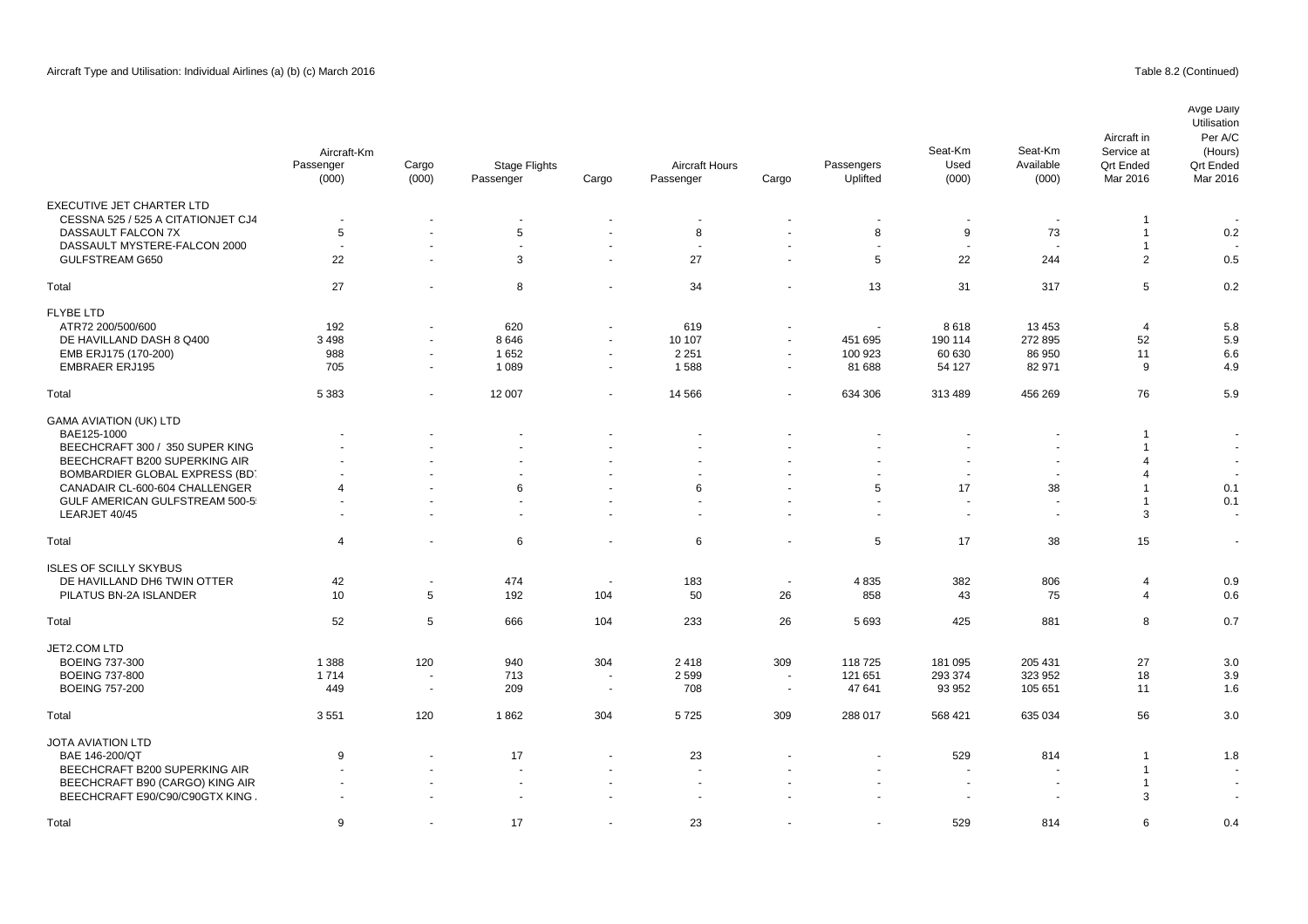## Table 8.2 (Continued)

|                                  | Aircraft-Km<br>Passenger<br>(000) | Cargo<br>(000)           | <b>Stage Flights</b><br>Passenger | Cargo          | <b>Aircraft Hours</b><br>Passenger | Cargo                    | Passengers<br>Uplifted | Seat-Km<br>Used<br>(000) | Seat-Km<br>Available<br>(000) | Aircraft in<br>Service at<br><b>Qrt Ended</b><br>Mar 2016 | Avge Daily<br>Utilisation<br>Per A/C<br>(Hours)<br><b>Qrt Ended</b><br>Mar 2016 |
|----------------------------------|-----------------------------------|--------------------------|-----------------------------------|----------------|------------------------------------|--------------------------|------------------------|--------------------------|-------------------------------|-----------------------------------------------------------|---------------------------------------------------------------------------------|
| <b>LOGANAIR LTD</b>              |                                   |                          |                                   |                |                                    |                          |                        |                          |                               |                                                           |                                                                                 |
| DE HAVILLAND DH6 TWIN OTTER      | 50                                | $\blacksquare$           | 302                               |                | 278                                | $\blacksquare$           | 2 4 0 3                | 407                      | 779                           | 3                                                         | 2.6                                                                             |
| DORNIER 328                      | 159                               | $\blacksquare$           | 445                               |                | 496                                | $\blacksquare$           | 7895                   | 2867                     | 4 9 4 0                       | $\overline{4}$                                            | 3.7                                                                             |
| PILATUS BN-2A ISLANDER           | 19                                | $\overline{\phantom{a}}$ | 539                               |                | 132                                | $\sim$                   | 2 0 3 9                | 92                       | 148                           | 2                                                         | 2.0                                                                             |
| <b>SAAB 2000</b>                 | 176                               | $\blacksquare$           | 486                               | $\sim$         | 508                                | $\blacksquare$           | 14 684                 | 5 4 9 0                  | 8840                          | $\overline{4}$                                            | 3.8                                                                             |
| SAAB FAIRCHILD 340               | 429                               | $\blacksquare$           | 1588                              | $\sim$         | 1485                               | $\overline{\phantom{a}}$ | 31 291                 | 9 0 6 2                  | 14 386                        | 15                                                        | 3.0                                                                             |
| Total                            | 833                               | $\blacksquare$           | 3 3 6 0                           | $\sim$         | 2899                               | $\blacksquare$           | 58 312                 | 17918                    | 29 093                        | 28                                                        | 3.1                                                                             |
| <b>MONARCH AIRLINES</b>          |                                   |                          |                                   |                |                                    |                          |                        |                          |                               |                                                           |                                                                                 |
| AIRBUS A320-100/200              | 1 3 8 0                           | $\blacksquare$           | 630                               |                | 2081                               | ÷,                       | 85 852                 | 189 128                  | 238 809                       | 8                                                         | 7.8                                                                             |
| AIRBUS A321                      | 2726                              | $\blacksquare$           | 1438                              |                | 4 2 8 0                            | $\blacksquare$           | 248 939                | 477 700                  | 582 684                       | 25                                                        | 5.1                                                                             |
| <b>AIRBUS A330-200</b>           |                                   | $\blacksquare$           | $\overline{\phantom{a}}$          |                |                                    | $\blacksquare$           |                        | $\overline{\phantom{a}}$ |                               | $\sim$                                                    |                                                                                 |
| Total                            | 4 10 6                            | ÷,                       | 2 0 6 8                           |                | 6 3 6 1                            | ÷,                       | 334 791                | 666 828                  | 821 493                       | 33                                                        | 5.6                                                                             |
| TAG AVIATION (UK) LTD            |                                   |                          |                                   |                |                                    |                          |                        |                          |                               |                                                           |                                                                                 |
| <b>BOEING 757-200</b>            | 43                                | $\ddot{\phantom{1}}$     | 14                                |                | 56                                 |                          |                        | 2 1 4 4                  | 3917                          | $\overline{1}$                                            | 1.9                                                                             |
| BOMBARDIER CHALLENGER 300/350    |                                   |                          |                                   |                |                                    |                          |                        |                          |                               | $\overline{1}$                                            |                                                                                 |
| <b>BOMBARDIER CHALLENGER 850</b> | 5                                 |                          | $\boldsymbol{2}$                  |                | $\overline{7}$                     |                          |                        | 27                       | 76                            | $\overline{2}$                                            | 0.1                                                                             |
| BOMBARDIER GLOBAL EXPRESS (BD)   | 23                                |                          | 9                                 |                | 29                                 |                          |                        | 30                       | 398                           | 5                                                         | 0.2                                                                             |
| CANADAIR CL-600-604 CHALLENGER   | 15                                | ÷                        | 5                                 |                | 20                                 |                          |                        | 54                       | 165                           | 5                                                         | 0.1                                                                             |
| DASSAULT FALCON 7X               |                                   |                          |                                   |                |                                    |                          |                        |                          |                               | $\overline{2}$                                            |                                                                                 |
| DASSAULT MYSTERE-FALCON 2000     | $\sim$                            | ÷                        | $\overline{\phantom{a}}$          |                | $\sim$                             |                          |                        | $\overline{\phantom{a}}$ | $\blacksquare$                | 3                                                         | $\sim$                                                                          |
| DASSAULT MYSTERE-FALCON 900EX    | 11                                |                          | 11                                |                | 15                                 |                          |                        | 53                       | 164                           | $\overline{4}$                                            | 0.1                                                                             |
| EMBRAER LEGACY 600/650 (BJ135)   | 22                                | $\overline{a}$           | 15                                |                | 30                                 |                          |                        | 109                      | 282                           | $\overline{1}$                                            | 0.9                                                                             |
| <b>GATES LEARJET 60</b>          |                                   |                          | $\overline{\phantom{a}}$          |                |                                    |                          |                        | $\sim$                   |                               | $\overline{2}$                                            |                                                                                 |
| GULF AMERICAN GULFSTREAM 500-5   | 38                                | $\ddot{\phantom{1}}$     | 35                                |                | 51                                 |                          |                        | 123                      | 518                           | $\overline{4}$                                            | 0.5                                                                             |
| HAWKER 4000                      |                                   | $\blacksquare$           | $\sim$                            | $\sim$         | $\blacksquare$                     |                          |                        | $\sim$                   |                               | $\overline{\phantom{a}}$                                  |                                                                                 |
| Total                            | 157                               | L,                       | 91                                |                | 208                                |                          |                        | 2 5 4 0                  | 5 5 20                        | 30                                                        | 0.2                                                                             |
| THOMAS COOK AIRLINES LTD         |                                   |                          |                                   |                |                                    |                          |                        |                          |                               |                                                           |                                                                                 |
| AIRBUS A321                      | 3 1 6 5                           | $\overline{a}$           | 1 0 5 1                           |                | 4570                               | $\blacksquare$           | 197 600                | 633 306                  | 695 635                       | 20                                                        | 6.8                                                                             |
| <b>AIRBUS A330-200</b>           | 1 3 6 6                           | ÷,                       | 202                               |                | 1774                               | $\tilde{\phantom{a}}$    | 53 619                 | 375 840                  | 437 119                       | 5                                                         | 11.3                                                                            |
| <b>BOEING 757-200</b>            |                                   | $\overline{\phantom{a}}$ | $\overline{a}$                    |                |                                    | $\overline{\phantom{a}}$ |                        |                          |                               | $\overline{\phantom{a}}$                                  | 2.2                                                                             |
| <b>BOEING 757-300</b>            | 327                               | $\overline{\phantom{a}}$ | 129                               | $\blacksquare$ | 496                                | $\blacksquare$           | 33 865                 | 85 462                   | 91 433                        | $\overline{2}$                                            | 7.2                                                                             |
| <b>BOEING 767-300ER/F</b>        | 853                               | $\blacksquare$           | 108                               | $\sim$         | 1 0 9 3                            | $\blacksquare$           | $\sim$                 | 207 809                  | 231 260                       | 3                                                         | 12.0                                                                            |
| Total                            | 5711                              | $\blacksquare$           | 1 4 9 0                           | $\sim$         | 7933                               | $\overline{\phantom{a}}$ | 285 084                | 1 302 417                | 1 455 447                     | 30                                                        | 8.2                                                                             |
| <b>THOMSON AIRWAYS LTD</b>       |                                   |                          |                                   |                |                                    |                          |                        |                          |                               |                                                           |                                                                                 |
| <b>BOEING 737-800</b>            | 3972                              | ä,                       | 1610                              |                | 5947                               | $\blacksquare$           | 280 051                | 695 486                  | 750 615                       | 25                                                        | 7.4                                                                             |
| <b>BOEING 757-200</b>            | 2 1 9 5                           |                          | 804                               |                | 3 2 4 8                            | $\overline{\phantom{a}}$ | 157 526                | 429 977                  | 479 127                       | 14                                                        | 6.8                                                                             |
| <b>BOEING 767-300ER/F</b>        | 263                               | $\overline{\phantom{a}}$ | 30                                | $\overline{a}$ | 348                                | $\overline{\phantom{a}}$ | 8446                   | 74 188                   | 76 615                        | $\overline{1}$                                            | 11.7                                                                            |
| BOEING 787-800 DREAMLINER        | 3 3 7 5                           | $\sim$                   | 437                               | $\sim$         | 4 1 9 3                            | $\blacksquare$           | 122 905                | 947 500                  | 1 012 531                     | 9                                                         | 15.7                                                                            |

Total 9 805 - 2 881 - 13 735 - 568 928 2 147 151 2 318 888 49 8.9